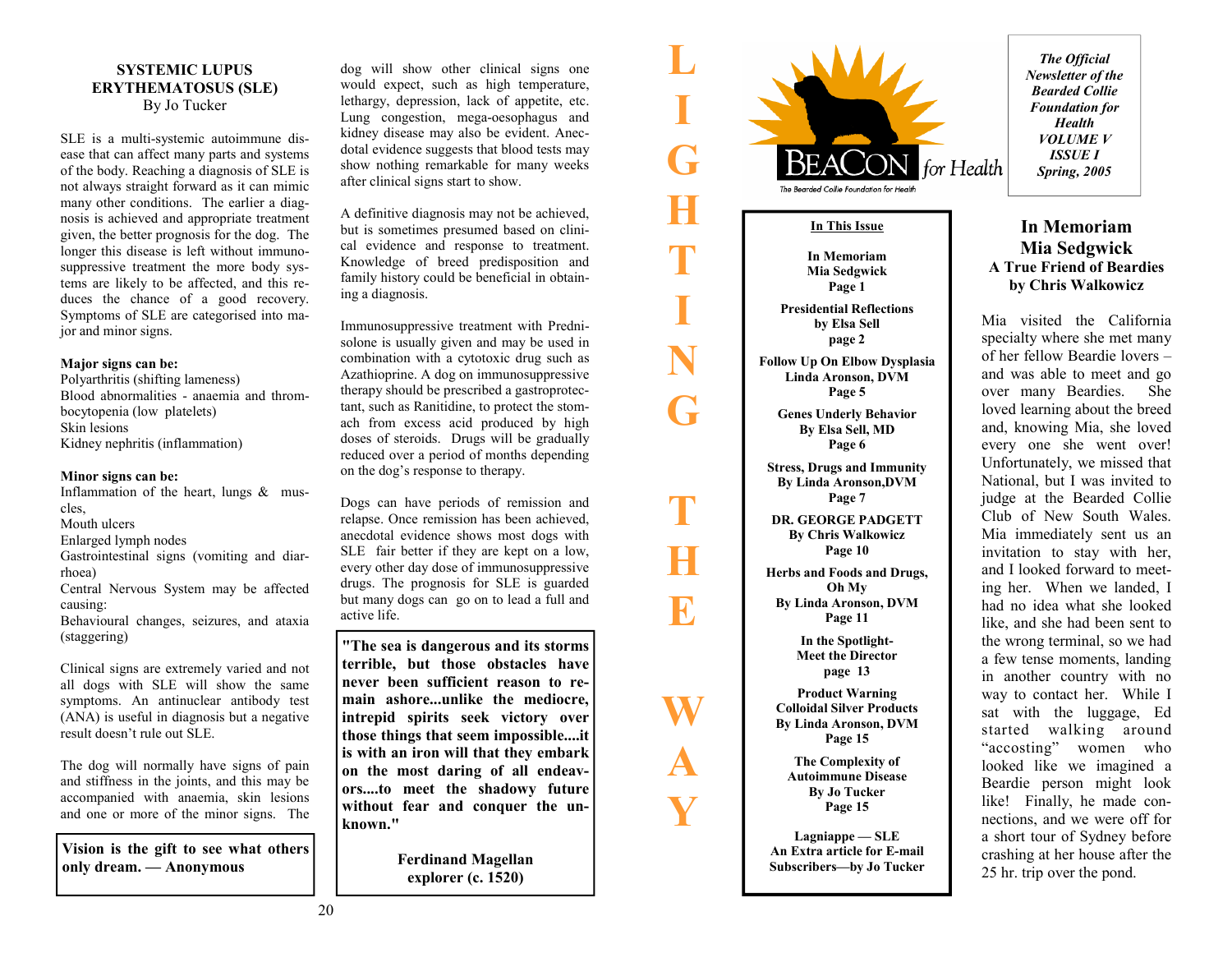Mia and her partner, Mick Heppleston, were great hosts and so much fun. Mia had tours of all the local interests planned for us. We visited the Blue Mountains (beautiful) the day the big fire swept through the area. She wanted us to have a good time, but allowed us to rest and chat too. Mick enjoys car racing and rebuilding cars, so he and Ed had some good talks, plus other "manly" sports and non-doggy talk while Mia and I talked all hours about Beardies. While she was very interested in conformation, her great interest was in health of the breed. Mia was a retired nurse (due to an automobile accident she'd been in), and so her medical knowledge was great.

Besides her love for her Beardies, the breed, Mick, and her sister Averil, she adored books. I thought I had a lot of books! I think she'd kept every one she ever got. I found old favorites on her ceiling-high shelves. Of course, the obvious hostess gift was a selection of my books. I also enjoyed meeting her beautiful Beardies (Misty, Rummy, Sprite – missed meeting the newest pup, Lyric), especially that hunky brown boy Rummy (since I'd just lost my ALF) and getting a daily Beardie fix!

She had another love, and that was her dream house she and Mick were building on acreage in Bungonia. She took us down there one day and excitedly showed us where everything would be. When they moved in, I was able to picture her sitting in her office, walking the grounds with her Beards, or choosing a book among the many in her library. A booklover's dream that room, wall-to-wall, ceiling high shelves.

A nice lady, described with adjectives that didn't really describe her: efficient, enthusiastic, deeply caring, humorous, a glass half-full person. I'm glad I knew her and counted her as a friend. She is a loss to the breed, her friends and family and to BeaCon.

++++++++

#### **Presidential Reflections** By Elsa J Sell

As Chris has written elsewhere, Mia's energy, enthusiasm, and humor will be sorely missed by BeaCon. Mia was disappointed in the very limited participation in our open heath registry by Beardie owners and breeders. We sincerely hope that her disappointment can be translated into action by your participation in the registry to honor someone who cared so deeply about so many aspects of the breed.

#### **Confused about whether you are in BeaCon's open registry or not?**

You remember you participated in something related to health, but aren't sure what. The following should help:

- There were 2 confidential health surveys by the BCCA – early and mid 90's. Those surveys were closed at completion and the data were not transferable to any other health system due to confidentiality and original design of the surveys.
- CHIC (Canine Health Information Center) is a program for parent clubs that requires certain screening health tests be done but not necessarily passing. Information is not interchangeable between CHIC

and the BeaCon registry. Learn more about this at: http://www.caninehealthinfo.org/

BeaCon conducts "mini-surveys" periodically. Topics have included fear of sounds, general information about Beardie households, symmetrical lupoid onchy-dystrophy , and the open health registry.

> Mini-surveys do not identify owner dog, and no contact infor mation for the owner is obtained.

 Mini-survey data remain with that survey and do not become part of the open registry.

- BeaCon's open health registry began in July 2000. Owners of dogs living when entered into the registry or living when last updated receive a yearly notice in the spring that is time to update again.
- The last 2 years, notification by email or snail mail has included a username and password to access the on-line data entry system.
- You can go to this URL, enter your username and password, and view your information in the database. http://www.beaconforhealth.org/ previous\_registry\_log.htm
- You may send me an e-mail or letter to ask if you and your dogs (please give their names) are in the open health registry.

**Attitude is a little thing that makes a big difference. Anonymous**

#### **Why people haven't participated in the open health registry results from the mini-survey**

**Reason.** I thought it was only for breeders.

**Fact.** The registry is for everyone – breeders and non-breeders, dogs who are pets, work, do performance or conformation.

**Reason.** Dog is a rescue.

Fact. A dog must have a known sire and dam to be in the registry. So a rescue with known parents can be in the registry.

**Reason.** Wasn't sure if I had already entered information.

**Fact.** See previous section.

**Reason.** Thought dog had to be registered.

**Fact.** Registration is not a requirement for participation in the registry

**Reason.** It is daunting to do the work and get all the information on puppies I have bred.

**Fact.** Owners and co-owners are the only persons who can submit information to the registry. A breeder needs to contact their puppy buyers if they want those offspring in the registry. A breeder can record under a dam's record if she produced certain diseases and with what sire – but not the names of the pups.

A breeder who wants to enter their own dogs but has a lot, might start with the youngest ones, then gradually add the older ones, then the deceased dogs. If you leave out some who have health problems that others then ask us about, we'll refer them back to you to discuss why those dogs weren't put in.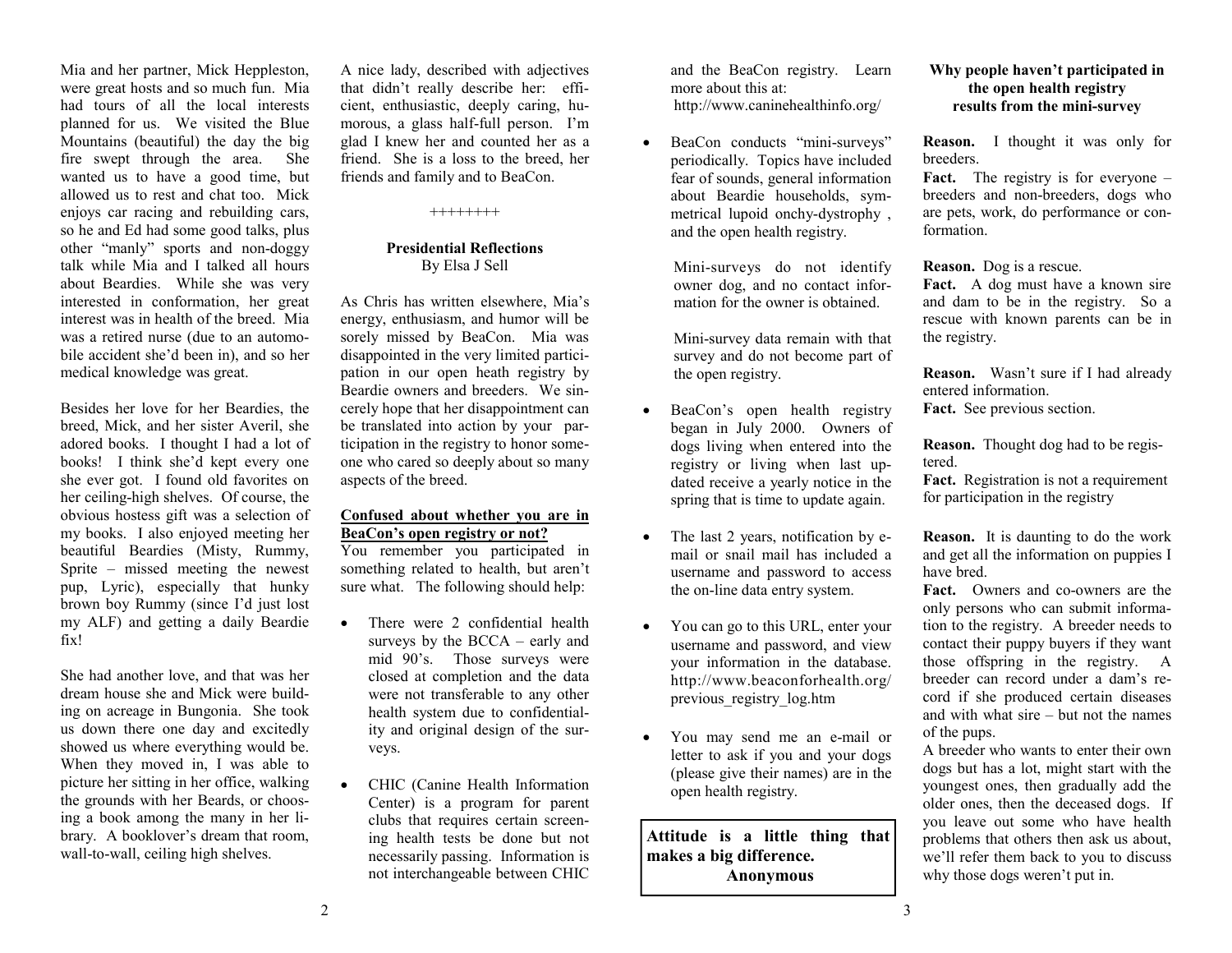It is doable. Doing it depends on your willingness to put forth the effort and to have others know about your kennel's dogs.

Enter your puppies in the registry once buyers are matched to pups. At that time you are owner and you can do this. Explain the registry to future owners, and let them know they will be contacted for yearly updates.

We'd like to see around 40 litters in the registry for long term follow up.

**Reason.** Worried that all can see information on every dog.

**Fact.** This is true if someone buys the registry book. After all, the purpose of having a collection of publicly available health data is to inform others of wellness or health problems.

If this referred to someone else being able to see info in the database, that is not possible with the security built into the system.

Later this year, it will be possible to search and study the database on-line, separately from entering data. This will be available to both registry participants and non-participants.

**Reason.** Names aren't protected.

Fact. This is true because the "open" in the title of the registry means a publicly available resource.

**Reason.** I would need to be assured that the information I submit is kept confidential.

Fact. Confidentiality is not a component of BeaCon's open health registry. Breeders cannot learn about where wellness or health problems exist if information is kept confidential. If you are concerned about someone in Bea-Con looking at your data and telling others about it, kindly read our Code of

Ethics online. Unless a new or potentially serious health problem is reported, directors do not discuss content of the database.

**Reason.** I want to see the information kept by a non-Bearded Collie person. **Fact.** Frankly, I'd like that too. It is impossible financially. If those who hold this objection would like to step to the plate and donate up front the tens of thousands of \$ needed long term to maintain the project outside BeaCon – you are welcome to do so.

**Reason.** I thought it was only for dogs with health problems.

**Fact.** Healthy dogs are very important. It tells breeders what mates are producing healthy dogs. Also, when enough dogs including health ones are in the registry, frequency of disease can be determined.

**Reason.** Online data entry was difficult and I got bumped off several times. **Fact.** That occurred July 04 while we were locating a reliable ISP to support the MS Access database.

The new system being designed now will be easier to use than the previous set of forms. The ISP we have been with since mid-July 04 has been very reliable.

============================

A final observation about the 'registry use' survey. Some people suggested access to the open registry information be FREE. If BeaCon were well endowed, it could be free. However, our budget is very limited. It costs \$28-\$40 just to print the registry book. Hundreds of volunteer director hours and

donations from many individuals, some regional Bearded Collie Clubs, and other organizations bring you what is available free. Regrettably, not everything can be free.

**As President John Kennedy said: "Ask not what your country can do for you, but what you can do for your country." Just substitute the word "Beardies" for "country".** 

# **Attention**

**Help in Research on A/I disease. If your Beardie has one of these diseases, you may be able to contribute to the following research. E. Sell** 

**"We are trying to support the work of Wayne Potts at the University of Utah on our Malamute Health web site. He needs DNA samples from dogs who have hemolytic anemia, autoimmune thyroiditis, or diabetes. The scientific desription of the study and the consent form are on the web site at:** 

**www.malamutehealth.org/ grant305.htm.** 

**For those who, like me, are not sure, Autoimmune thyroiditis must have been diagnosed on a complete thyroid panel with one or more elevated thyroid autoantibodies (whichever one(s) the particular lab is using). — Editor** 

### **Follow Up On Elbow Dysplasia Linda Aronson, DVM**

In the spring 2004 Newsletter, I reported on a Beardie that had received a mild elbow dysplasia rating from the

Orthopedic Foundation for Animals (OFA), despite no evidence of dysplastic or arthritic changes when examined by an orthopedic veterinary specialist. He suggested that the rating was based on an enlargement of the olecranon, the bony point of the elbow. This was not indicative of dysplasia, but the result of increased bone mass in response to stress as the Beardie was involved in several performance sports. He reported having seen this in other performance dogs, especially those of herding breeds.

A correspondence with dog trainer, Shirley Chong, may shed further light on this matter. This is what she wrote: "I had a GSD bitch whose OFAs came back hips Excellent, elbows DJD grade I. She never had any symptoms. I had heard that the OFA's rulings on elbows were suspect so I hadn't made up my mind about breeding her. Unfortunately she died at 3 1/2 years old. Because she was so young when she died, I took her to the teaching hospital at Iowa State University for a necropsy. As an aside, I explained about the OFA elbows thing and asked them to check out her elbows (in addition to figuring out the cause of death). The results? Her elbows were "textbook perfect."

I was \*steamed\*. So I called the OFA and ended up talking to Dr Ed Corley who was the head of the OFA at the time (may still be). He explained that if the vet had not flexed her elbows as far as possible, they would come back as DJD grade I. I was rather cutting when I suggested that if they couldn't tell the difference between a positioning error and degenerative joint disease, they should SAY SO in their explanatory notes.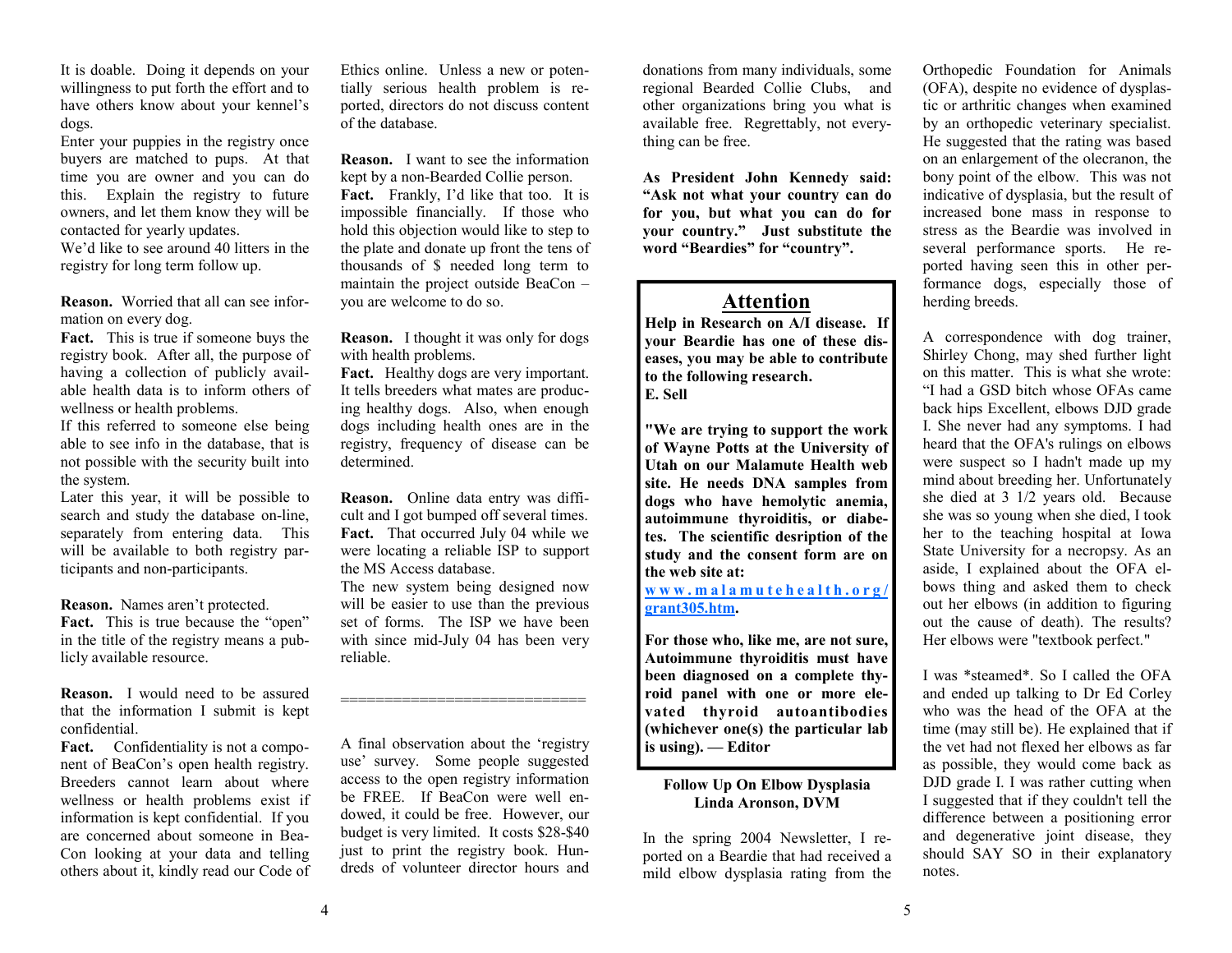Apparently they didn't listen to me because I've heard of the same thing happening a bunch of times since then." Shirley went on to describe how the owner of a Belgian Tervuren with an OFA rating of DJD grade 1 had the bitch's elbows CAT scanned and the scan sent to several orthopedic specialists around the country, all of whom said that her elbows were absolutely normal. The CAT scan offers far greater detail than an X-ray and in these circumstances may be considered the gold standard.

A possible explanation for the erroneous results was offered by Shirley's vet who pointed out that her Tervuren, Hunter "is so heavily muscled that if he stiffens up it feels like he's bending all the way but he really isn't. He was just excited and he's so strong that he can out-muscle the person positioning him. A light sedative took care of that little problem."

When positioning a dog for hip X-rays the knee caps (patellas) indicate whether or not the legs are positioned correctly, but there is no such landmark when positioning a dog for elbow Xrays, and if they are not fully flexed the OFA verdict may be wrong. The Beardie mentioned in the Spring 2004 article, was not sedated/anesthetized for his elbow and hip X-rays. The elbow X-rays will soon be retaken with him sedated. I know that we all like to avoid using drugs wherever possible with our dogs, but as Shirley says: "I can fully flex Hunter's elbows but then he's relaxed with me, in his familiar environment for such manipulations (my bed), etc. As I understood it from my vet, Hunter was not being uncooperative or struggling but was definitely excited,

thumping tail, trying to kiss the person positioning him, etc, and my vet strongly suspected he wasn't flexing all the way. A little sedation was administered and all was well."

Beardies are usually high energy, high drive dogs and they tend to take longer to induce than some other breeds. They also, when active, should have less body fat than many dogs. As a result, vets have a tendency to overdose them. This happened with the Beardie boy when his preliminary hip X-rays were taken, and his owner wanted to avoid the long recovery time when his adult hip and elbow X-rays were taken.

The take home message would seem to be that the Beardie needs to be fully relaxed when elbow X-rays are taken for OFA. Discuss this with your vet. I have found that reversible sedation with medetomidine (Domitor) works very well provided you give it time to take effect, and don't rush to give the full dose by weight to the Beardie athlete.

++++++++

#### **Genes Underlie Behavior** *(Taken from Science, vol 307, January 1, 2005,p 31-2, Elizabeth Pennisi).*

*By Elsa Sell, MD* 

Several techniques are being used to identify specific genes or genetic sequences that are involved in some behaviors. Honey bees have been studied to understand the difference between becoming a "nurse" or a "forager". One research group identified a hormone produced by the queen bee that shifts gene expression toward the nurse profile, possibly by suppressing the

forager gene. Another group identified a hormone that sifted about half the genes to a forager-like direction.

Mice have the ability to recognize another mouse and to react in a friendly or unfriendly manner. When manipulations were done with the 4 proteins known to be involved in social recognition, it didn't matter which of the genetic defects were tested – the outcome was the same. The mutant mice with a genetic defect couldn't tell a familiar mouse from a stranger and were no longer worried about newcomers.

A McGill University researcher has found a "promoter" regulatory region to be pivotal in the relationship between parents and offspring. Their team showed that when a mother rat fails to lick and groom her newborn pups, those pups grow up timid and abnormally sensitive to stress. It has been learned that a biochemical process happens where DNA sequences are modified and those in turn suppress a gene activity. It was discovered that in mice, a mother's behavior alters this chemical process of the promoter for the gene of a chemical receptor (namely, glucocorticoid) in the offspring. In the brain, this receptor protein helps to offset the cascade of gene expression that underlies the stress response.

Before birth, the biochemical process to alter the gene promoter does not occur. In mice neglected by their mothers, the promoter is chemically altered soon after birth. This chemical change causes less of the receptor to be produced; the result is anxious animals.

A research team is now following 200

mothers and their children to look at the interplay between maternal care and activity in key genes of the offspring.

What does all this have to do with Bearded Collies? Well, among the more common problems in Beardies is fear of loud sounds, and other fear problems. No one really knows why this occurs in many cases. For some dogs, hypothyroidism is associated with fearful reactions. Otherwise, it has been speculated that perhaps exposure to the modern noisy environment (vs. a relatively quiet farm of 100 years ago) may play a role. Now one can also wonder if maternal behaviors (or lack thereof) have an influence alone or in combination with other "causes".

++++++++

#### **Stress, Drugs and Immunity**  By Linda Aronson, DVM

The immune system is an interactive network of cells and proteins designed to protect the body from pathogens in the environment, parasites, malignant cells, allergens and toxins. The system has specific and non-specific moieties to protect and serve. The latter includes the barriers of skin and mucous membranes, non specific Natural Killer (NK) cells that destroy anything that isn't self, phagocytes – cells that engulf and neutralize anything alien and various chemical defense mechanisms. Other cells are produced in response to a particular invader. In the blood we circulate antibodies (immunoglobulins) produced by B cells that neutralize specific viruses and toxins. Together with "complement" proteins they also destroy and clear out invading bacteria.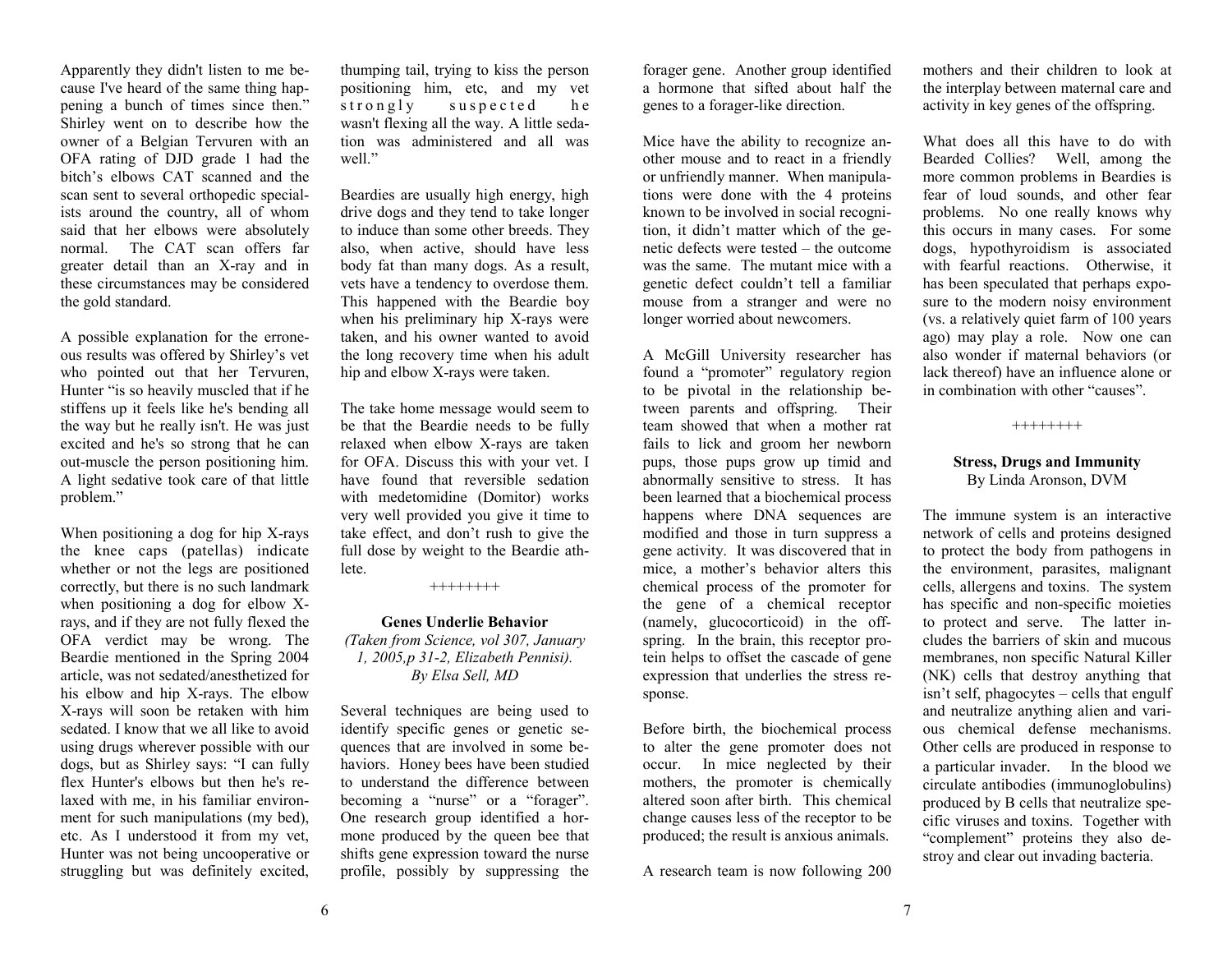The bone marrow makes large macrophages – big eating machines - and B cells, while the thymus gland in the neck produces T-cells (there are three types, one turns on B-cells, another turns on the third type of T-cells the ones that destroy virus and tumor infected cells). Like any army, the immune system needs to coordinate and communicate, and it does so through hormone like substances called cytokines – including interleukins (ILs),

interferon (INF) and tumor necrosis factor (TNF). Psychological stress causes sleep disturbances, decreased appetite and delays wound healing. Restraint, isolation and physical manipulation are very stressful to animals. Unfortunately, going to the vets tends to involve many of these stressful procedures and in an already sick dog may contribute to a worsening of his condition. Vets can help minimize the stress by making sure pets that require hospitalization are kept in adequately sized cages, that floors are dry, the environment is comfortable and clean and at an optimal temperature, noise should be minimized; species kept separately, water and food of good quality and appropriate for the animal's condition provided, and periods of light and dark maintained so that the dog's normal patterns of rest and sleep aren't disturbed. Many vets will provide Dog appeasing pheromone diffusers, pheromones mimicking those produced by bitches when they nurse their puppies, and which calm and comfort many agitated dogs. Owners who have trained their dogs to accept all manner of handling and have them crate trained while they are healthy can help minimize the stress their dog experiences when being examined or hospitalized. Physical stress – surgery and trauma – as well as psychological stress result in suppression of the immune system. The box margin particular particular in the first of the sound and the box means of the sound of the sound and the sound and the sound and the sound and the sound and the sound and the sound and the sound and the sound an

As we might expect surgical trauma causes a reduction in the immune response, however - beyond the physical stress, the psychological stress and the pain often present before but also involved in the surgery - anesthesia itself causes immunosuppression. These multiple stresses to the system can lead to postoperative problems – hypothermia, low blood pressure, increased pain, sleep difficulties, impaired respi ration, increased cardiac demand, gas-<br>trointestinal problems - ulcers and/or loss of normal motility - as well as loss<br>of appetite, weight loss, delayed heal-<br>ing, infection and growth of malignant

tumors.<br>Controlling pain before, during and after surgery is of paramount importance. It has been shown that the more pain an animal experiences, the more likely that any tumor present will metastasize. Most effective in blocking endocrine metabolic responses is the use of analgesics applied to nerves serving the surgical site – nerve blocks, spinal and epidural anesthesia. Local/<br>regional anesthesia can abolish surgical stress. Maintaining the block post surgically can further reduce immunosup-<br>pression and speed healing. Opioids and non steroidal anti-inflammatory<br>drugs (NSAIDs) have little effect in<br>reducing stress at recommended doses,<br>although they do reduce inflammation,<br>which infiltrative anesthetics do not<br>affect. Some immune cells however,<br> haps B cells can produce opioid immunopeptides – beta-endorphin, en kephalin and dynorphin. Local appli cation of opioids is far less likely to produce immunosuppression, and can be very helpful in treating such condi-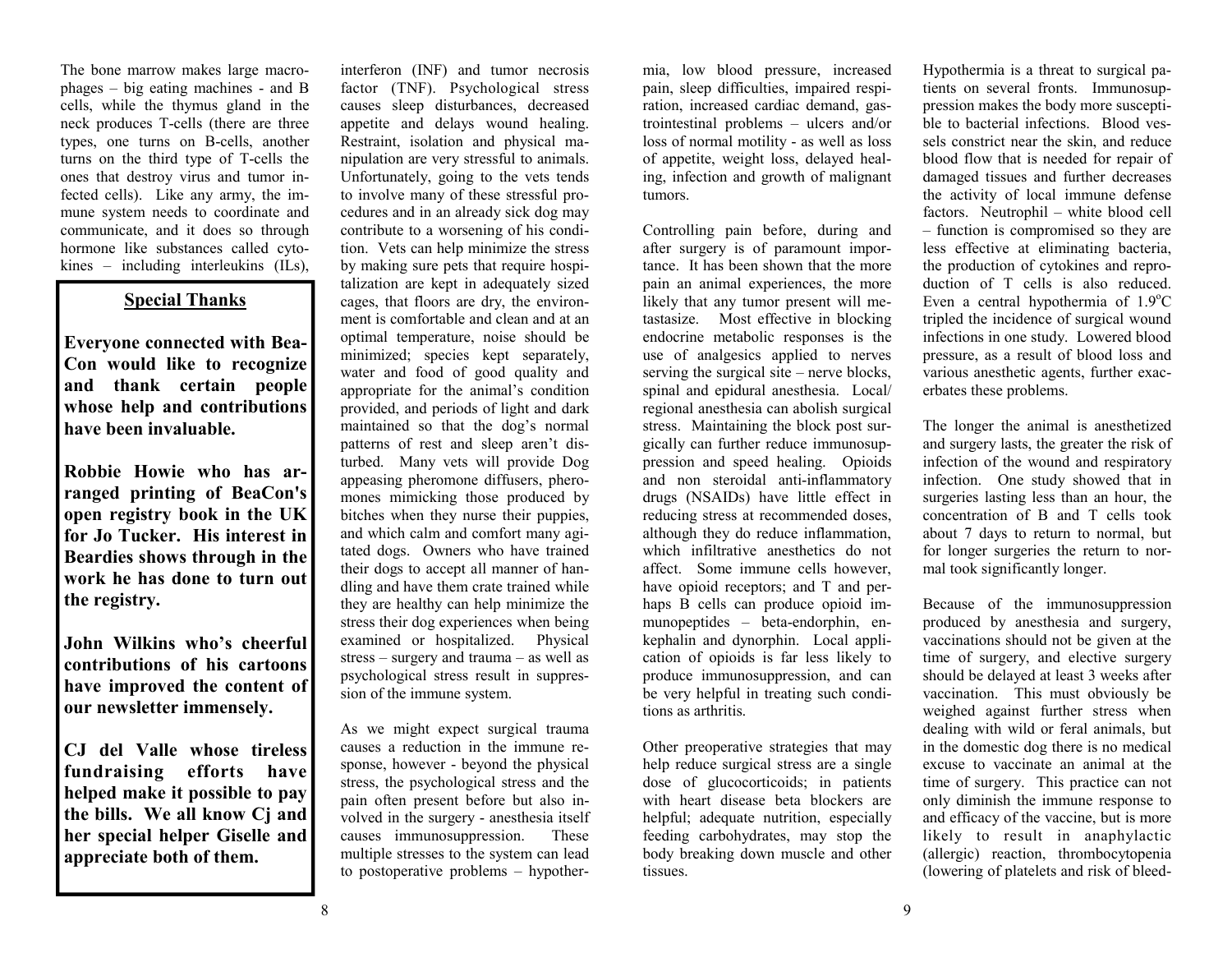ing). Anaphylactic reactions are often fatal, and may be delayed up to 48 hours. Modified live vaccines (MLV) are particularly associated with thrombocytopenia, which could obviously be dangerous and lead to excessive post operative bleeding and other complications. The use of NSAIDs and some other drugs could worsen these complications. Dogs with undiagnosed von Willebrand's disease or hemophilia would be at particular risk. MLVs may also induce a mild viral infection, fever, anorexia and lethargy, all of which would be more serious in the post surgical patient.

Similarly, elective surgery should never be performed on dogs that are sick. In the case of emergency surgery all efforts must be made to reduce both surgical and psychological stress in the debilitated animal. While there has been some disagreement between various studies, there is evidence that anesthesia and surgery do make metastasis, particularly to the lung, of tumors more likely. Because morphine decreases natural killer efficacy there may be increased growth of tumors post surgically if opioids are used for pain relief. However, even worse is providing no pain relief as this really promotes tumor growth.

Surgery, even simple tooth cleaning and other minimally invasive practices, is not to be taken lightly. At some time or other most of our Beardies are going to have to be anesthetized and I hope that this article has clarified why we need to look at the general health of a dog – including looking at the CBC and biochemistry profile – before we consider elective surgery. Because of the immunosuppression we need to bolster

the dog's natural immunity, and antibiotics may be started even before surgery begins. Always make sure your vet knows about any medical conditions your dog has, because this may affect the choice of appropriate drugs to use for anesthesia and pain relief. Make sure your Beardie is given pain relief; he will heal better and faster. Never agree to vaccinations being given at the time of surgery. Most important of all, before your dog ever needs surgery, make sure he is comfortable with different situations and being handled by strangers. Make sure he is used to being crated. If you do this you will have done your best to ensure his well-being when he is sick, so that he can come through medical procedures and surgery with minimal stress and a much healthier immune system to speed his recovery.

++++++++

### **DR. GEORGE PADGETT** By Chris Walkowicz

A true friend of dogs died in December, 2004. Professionally, Dr. Padgett was a professor of pathology at Michigan State University. But he was much more to fanciers and the breeds they love. He frequently gave lectures and also wrote about canine genetics. His acclaimed book, Control of Canine Genetic Diseases (New York: Howell Book House 1998), stressed breeder responsibility. He repeatedly said there was no shame in producing a defective dog….that the shame lay with those who denied defects. His belief was that every dog likely carries five or six defective genes.

He said, "The only way we are going to

do anything with genetic disease is to make information generally available to breeders. You have to know which dog has the genes for what disease. It's as simple as that. Even as we develop more and more DNA tests, we still have to make that information available to the people who are choosing which dogs to breed and buy."

Dr. Padgett believed that open registries would help improve the future of dogs and the people who own, breed and love them. The advantage of open registries would be to discover which dogs are carriers so that they could be bred to those that are clear of the defect.

*"We need to quit whispering about defects, and gossiping about defects, and instead set up a sound program that allows the standard selection procedures to go on so that we breed good dogs and avoid major defects."*

*Dr. George A. Padget*

++++++++

#### **Herbs and Foods and Drugs, Oh My**  By Linda Aronson, DVM

We all want to do the best by our Beardies. The trouble is there is so much advice – much of it contradictory – extolling the virtues of this and the dangers of that until it makes our heads spin. We have to apply a lot of judgment as to the reliability of the source, and we all know that one day something is the salvation of health and the next it's going to kill us. The recent controversy over the value of Vitamin E comes to mind. Too often I see people scrambling to give their dogs all the things that will help them, and while I commend their zeal, I would like to suggest more may not be better. Often these different additives can have a negative effect on one of the other ingredients in these super diets. We are what we eat, and some of the things we eat get along about as well as rival football fans.

Most people consider herbs benign, but in a previous issue I have pointed out this is not always the case. If we mix herbs, there can be hidden effects that are anything but benign, and sometimes foods and herbs can have major effects on the efficacy of drugs. One you may have heard of recently is that St John's Wort reduces the efficacy of oral contraceptives. The outcome may not always be what we wanted.

The reason for many of these interactions is that the body has only so many ways to metabolize the foreign materials ingested be they food, drug, medicinal herbs or passing flies. One of the most overused enzymatic systems is the cytochrome P450 pathway. Drugs metabolized by this pathway can have many functions – certain immunosuppressants, antibiotics, anti-epileptics, steroids, antidepressants, cardiovascular drugs and cancer drugs pass through this enzyme pathway. Some drugs are broken down for clearance from the body, while others are given as "protodrugs" which are broken down by the enzymes in the pathway into active forms. Anything ingested by the body that is metabolized through the same pathway will have to get in line to be broken down. This means that the levels of drugs may be widely influenced by other substances consumed around the same time. Some substances increase enzymatic activity, while others slow it to a crawl.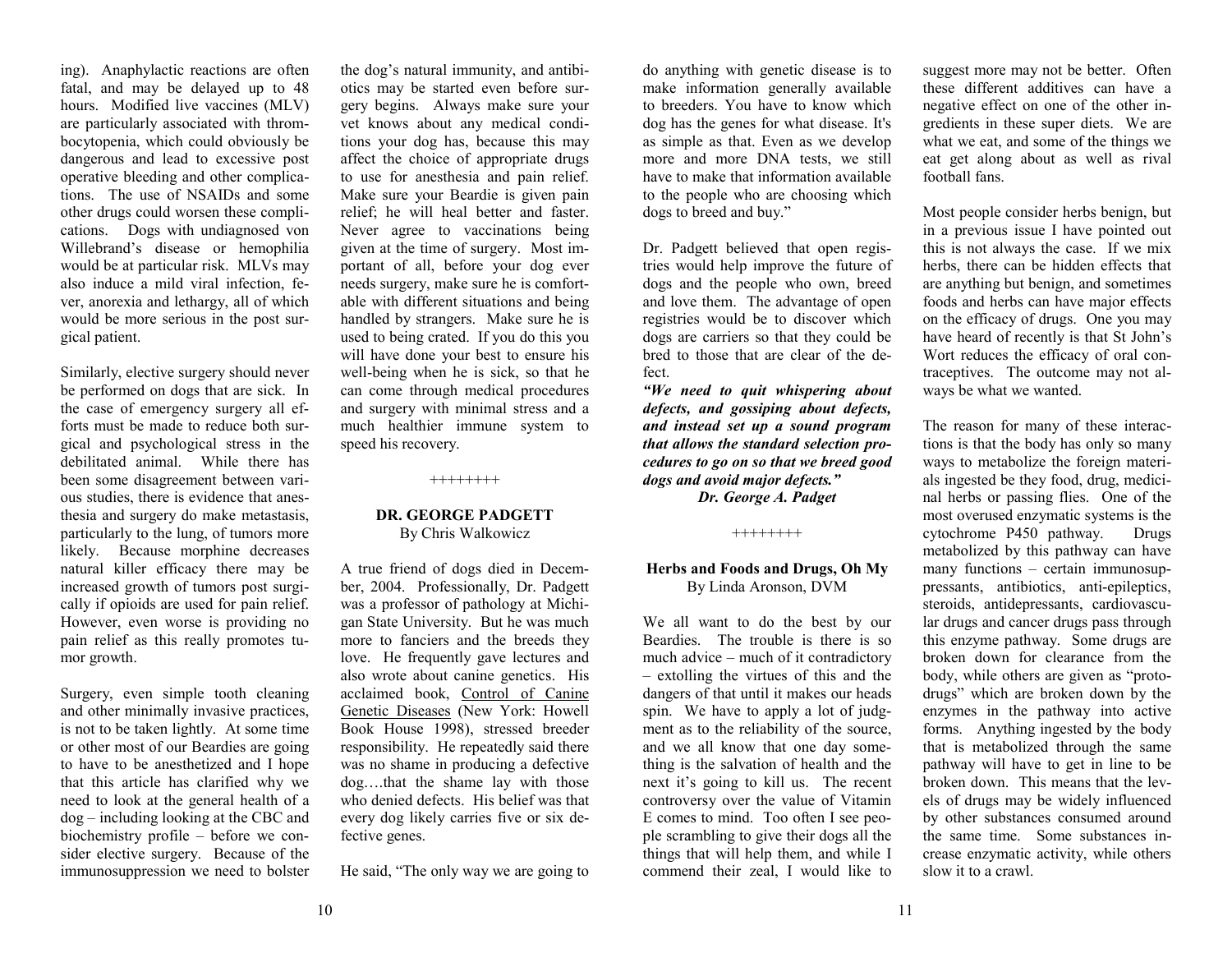Some drugs have a very narrow concentration range in which they will have their maximum effect while producing minimum side-effects – the therapeutic index. Increasing the activity of the various enzymatic systems potentially decreases the plasma drug concentrations of those drugs broken down in the pathway, while increasing the concentrations of drugs activated by it.

St. John's Wort is probably one of the best studied herbs in this regard. Drug levels that are reduced and less likely to produce the desired therapeutic response when given with St. John's Wort include antiretroviral drugs, coumarin anticoagulants, cyclosporine (immunosuppressant), benzodiazepines (valium etc), digoxin, amitriptyline, theophylline (bronchodilator), anticonvulsants, drugs that reduce blood lipid levels and opioids, whereas levels of selective serotonin reuptake inhibitors – such as Prozac and Paxil – are increased and may lead to serious sideeffects. Given that St. John's Wort might be taken for some of the same reasons as several of these drugs, there is an obvious risk here.

Other commonly used veterinary herbs that may interfere with this pathway include silymarin, the active ingredient in milk thistle. This suppresses the activity of the cytochrome P450 enzymes and interferes with the conversion of proto-drugs into the active form. Garlic metabolism produces substances that irreversibly bind with one enzyme in the cytochrome P450 pathway that is needed to break down inhalant (gas) anesthetics, and prolongs anesthesia. Ginseng and licorice also alter activity in the pathway.

Cruciferous vegetables like broccoli increase activity in the pathway as do black and green teas – due to their caffeine content. Apiaceous vegetables – carrots, parsley, celery and fennel – decrease cytochrome P450 activity.

Grapefruit and grapefruit juice are often listed as not to be taken with certain drugs. These produce long term inhibition of intestinal cytochrome activity. This can only be reversed by production of new enzymes; repeated juice intake amplifies the process. As a result grapefruit juice increases the uptake of many drugs and can lead to overdose or at least adverse reactions. However, proto drugs are not converted to the active form and are less effective or ineffective. As yet there has been no report on whether grapefruit seed extract – popular now as an antiparasitic and antimicrobial – might produce a similar effect, but stay tuned.

At present the study of interaction between foods, herbs and drugs is in its infancy and we learn as much by trial and error. Always be very aware of any negative change in your Beardie's health following the addition of a new ingredient to his diet or supplement regimen. Carefully read warnings on any drugs he gets for foods and other things to avoid, and when you do add something new, take your time to make sure it is well tolerated and not causing problems.

**The greatest discovery of any generation is that a human being can alter his life by altering his attitude."** 

**William James** 

#### **In the Spotlight Meet the Director** Jo Tucker

Jo Tucker, our Director from the UK, has had Beardies for 17 years and has had dogs almost her entire life. She was brought up with many dogs and they played a big part in her childhood. Her dad bred Irish Setters and showed them in a small way. He adored dogs and was very proud to have owned and bred Truce, his Kerry Blue Terrier, during the time they were establishing the breed in Kerry in the 1920s. Bonnie was her first Beardie and joined their family when her youngest child was 10 years old. They had intended to get a 'pet' Beardie, but when Bonnie was six weeks old, her breeder said they couldn't have her unless she was shown. When they picked her up at 8 weeks of age she ran straight up to Jo and jumped on her lap. Bonnie knew she was coming home with them! That's when they got hooked on Beardies. Jo currently has two Beardies at Padimor. She does not consider herself a breeder (she has bred 2 litters in the past), has exhibited in conformation and is currently sharing the wealth of those Beardie kisses and charisma through pet therapy.

Jo is a great fan of pet therapy. Her Chester was a big 'woosie' and he adored going to the old people's home. He would sit in front of every elderly person in turn and allow them to pat and stroke him, and then wait for his biscuit. When he had eaten it, he would move on to the next person and the whole process would start all over again. He brought back so many lovely memories of the dogs they had once loved. Chester was the epitome of a

gentleman-Beardie, his manners were impeccable!

Jo currently works 4 hours a day in the Library, and at the Reception, of the Learning Resource Centre at Middlesex University, North London, UK. She provides information to the students who come from all corners of the world to the University. She sometimes seems to be a surrogate mother to some of them. Some of the young lads she works with call her "Mum"!

She also shares her furkids with her husband, three grown children and two grandchildren, who are just as passionate as she is about the breed. Her children showed the dogs in Juniors at one time. Jo is a member of three UK clubs and for seven years served as Editor on the Committee of the SCBCC.

When Jo was asked why she joined BeaCon, she answered, "Primarily the reason for me joining BeaCon is because I am a lover of the breed and, as all Beardie lovers should, I feel dutifully concerned about Beardies' health and well being. I have been working to broaden the awareness of autoimmune disease in the dog, in the UK, for a number of years, and promoting the benefits of BeaCon to UK Beardie owners seemed an opportunity too good to miss."

She feels that the Open Registry is very important for the future of the breed. Jo feels it is important to protect the good health that Beardies enjoy and to avoid incompatible matings if at all possible. If a particular mating produced too much white coat, or pups with high tail carriage for example, when the breeder came to mate again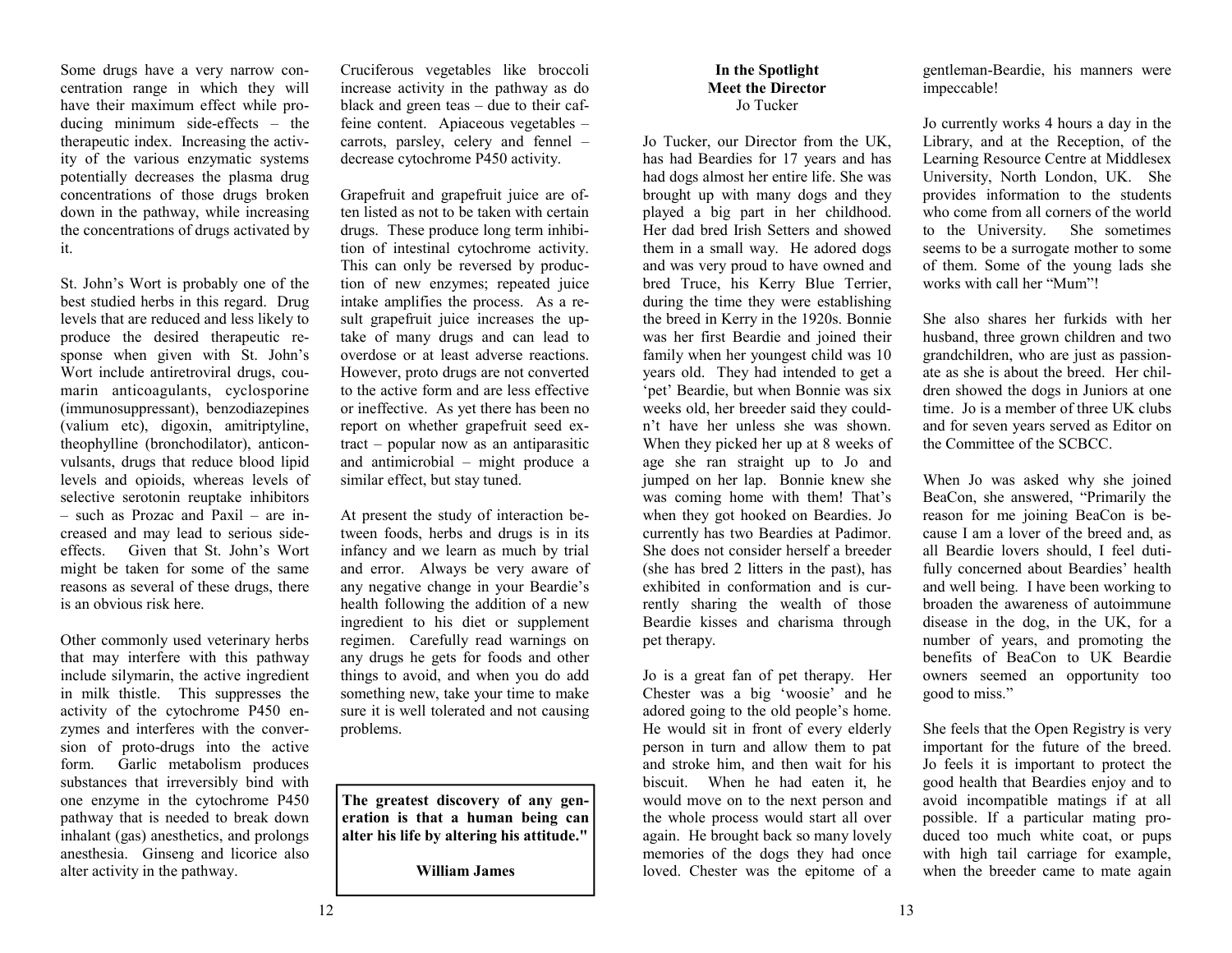they would take these genetic defects into consideration and avoid pairing their bitch to a dog that also carried these unwanted genes. The same is true with inherited disease. In the absence of DNA testing for inherited diseases, knowledge, honesty and careful planning is the best policy and the Open Health Registry can assist the breeder to make informed decisions.

Jo knows the heartbreak of autoimmune disease personally. Having bred a litter of 8 healthy Beardie pups, from seemingly healthy parents, and subsequently the mother and 6 from the litter going on to develop autoimmune disease, she realized that sound knowledge and awareness of health issues are vitally important to the future health of any breed. She believes if the Open Health Registry had been available 14 years ago, when she planned her first litter, she would have done things differently and maybe could have saved a lot of suffering to the dogs and distress to their owners. There is more information available to breeders now and so much more documented, genetic health history of the breed.

Like all the other BeaCon directors, Jo is concerned about Beardie health and decided she could best help by joining the tour de force two years ago. She is part of Canine Immune Mediated Disease Awareness (CIMDA) which Jo formed five years ago. CIMDA provides support and information about autoimmune disease for dog owners and breeders of all breeds. Autoimmune disease is showing in so many different breeds, maybe because vets are able to diagnose it more now than in the past. When a dog is diagnosed with an autoimmune disease many

owners say they feel as if they are on their own, as if they are the only one who has a dog with this problem. All of a sudden they are thrown into a regime of essential, often life saving medication for their dog and are on a steep learning curve in order to manage their dog's condition. They take comfort in being able to contact dog owners who understand how they feel and learn by the experience of others. Awareness of autoimmune disease and support for the owners of affected dogs can avoid unnecessary suffering for all concerned.

She encourages Beardie owners with questions about health, BeaCon or the survey to contact her for information. People are invited to do this by phone, e-mail, letter or at shows and fun days. In other words, any time, anywhere! She is quite active in spreading accurate information about autoimmune disease for dog owners of all breeds. Beardies are not the only dogs with these problems, but simply the ones we love most! Jo feels that breeders and show owners who do not acknowledge genetic health problems – especially autoimmune disease – are the biggest problem in Bearded Collies today.

Her final comment on the purpose of the open registry is: "The mating of pedigree dogs is determined by human selection not natural selection, therefore the genetic make-up of the pups is the responsibility of the breeders, e.g. owners of the bitch and stud dog. Mating in ignorance, (unaware of genetic defects in their line) or mating with arrogance (knowledge of genetic defects but ignoring the facts and breeding regardless) can exacerbate inherited disease. A comprehensive Open

Health Registry can provide valuable information. It's not a perfect selection tool, but it is a lot more than previous breeders have had. Anyone who breeds a litter of pups is creating a genetic base for future generations, and that is an enormous responsibility. Any tool that assists wise mating decisions must be beneficial to the future welfare of the breed. The Open Health Registry is not an assurance certificate but it does attempt to be open and honest, and to assist the breeder and the potential puppy owner to make wiser breeding and purchasing decisions. The more owners and breeders who participate in the Open Health Registry, the more comprehensive and valuable the tool."

With her job, as well as enjoying her family and dogs, Jo still finds time to read, pursue her passion for touring car racing and still smell the flowers.

#### ++++++++

#### **Product Warning Colloidal Silver Products** By Linda Aronson, DVM

A lot of people recently seem to again be extolling the benefits of colloidal silver products as safe antibacterials. However, evidence is accumulating that they are anything but. Claims for their miraculous powers tout them as everything from essential mineral supplements to cures for cancer, diabetes and every known infection. Colloidal silver products consist of a mixture of silver nitrate, sodium hydroxide and gelatin. There is no quality control and these products are being hawked for people and animals with no concern for safety. DIY kits are perhaps the most dangerous, but there is no consistency

in concentration of products marketed as colloidal silver, nor any scientific basis for recommended dosing. Research has shown that silver accumulates throughout the body especially in the skin, liver, spleen and adrenals but also in the brain and muscle tissue. If there are inflamed or damaged mucous membranes silver absorption increases. Silver accumulated in the subepithelium can cause a permanent, irreversible blue gray discoloration of the skin.

Brain deposition has resulted in epileptic seizures and coma after daily ingestion for 4 months - despite most manufacturers claiming daily ingestion is safe and protects against pathogens. The manufacturers claim bacteria can't develop resistance to silver, and this has also been disproven. In fact, it has never been shown that bacteria are killed or even slowed down by colloidal silver in living creatures, and it is likely that even if they are, they are likely to become resistant quite quickly. This obviously poses even more of a risk to anyone taking the product - not only are they subject to the toxic effects of the silver, but their pathogens will be more resistant to other treatments. Caveat emptor.

++++++++

#### **The Complexity of Autoimmune Disease**  By Jo Tucker

The incidence of autoimmune disease in the dog is increasing in so many different breeds and now seems to be generally acknowledged within different dog communities as an inherited problem.

For many years Beardie owners and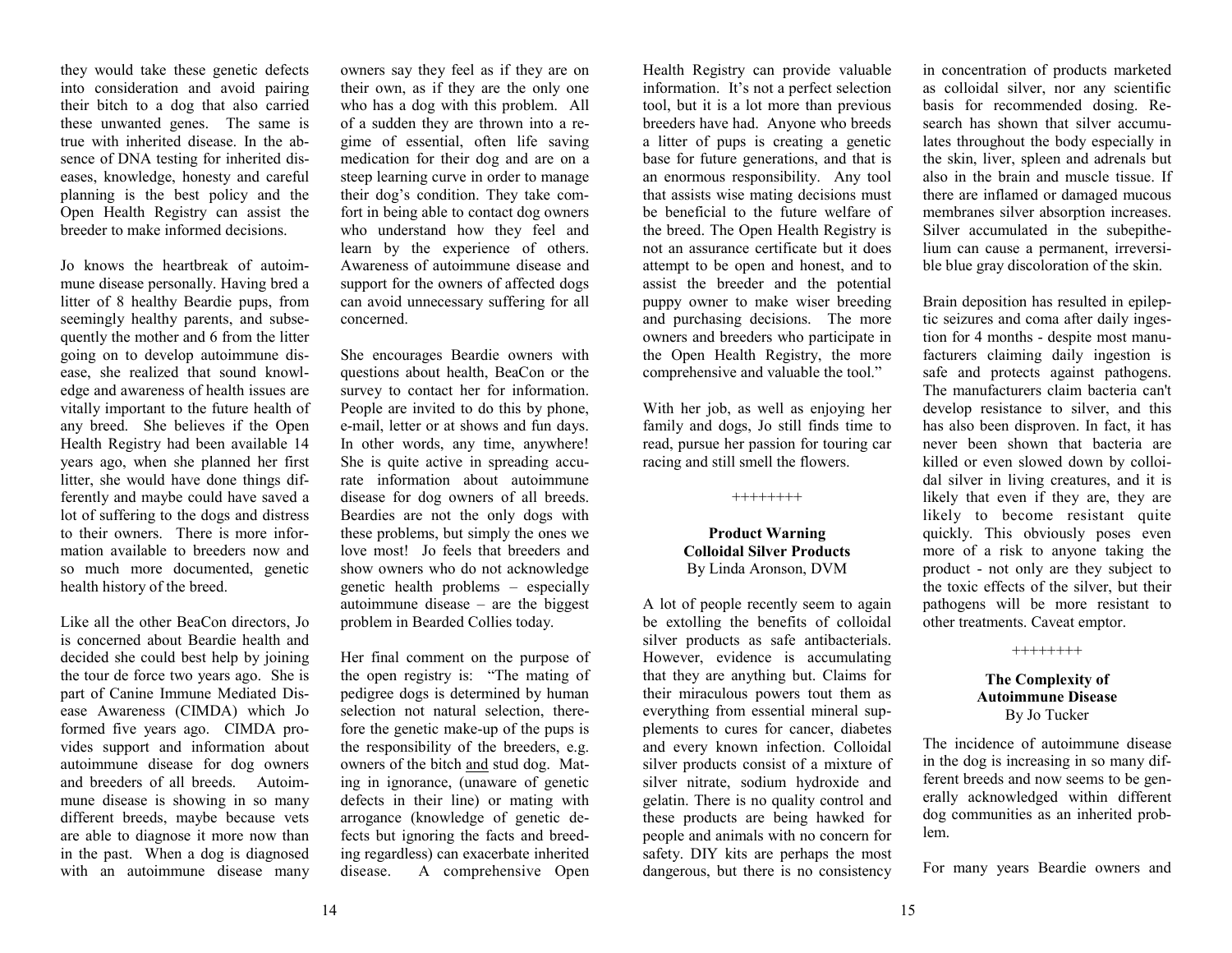breeders have expressed their concern about autoimmune disease and its familial occurrence. Its inheritance is known to involve more than one gene, termed as a polygenic inheritance. This mode of inheritance makes it impossible to predict which dogs may be likely to become affected or those who are carrier dogs, or indeed, those who are clear of any deleterious genes. This predicament is made even more complicated by the fact that although some dogs develop autoimmune disease when they are young, many dogs are well into middle age before they become affected. This means that some 'genetically affected' dogs are bred from before an autoimmune disease develops, which causes further implications regarding the genetic status of their offspring.

At the moment, the only way of identifying a 'genetically affected' dog is when the dog becomes unwell and is diagnosed with an autoimmune disease, and not before. However, the diagnosis of an affected dog does give some insight as to the genetic status of its parents. It is known that both parents are responsible for passing these deleterious genes on to their offspring. In other words, neither parent of an affected dog is 'genetically clear'. Unfortunately this information does not indicate if the parents will go on to develop an autoimmune disease. If a dog develops an autoimmune disease, it does not mean that its siblings will be affected. Individual puppies will inherit a different combination, sequence, and quota of genes, although in all probabilities, the likelihood of siblings becoming affected may be increased.

Without having a genetic predisposi-

tion a dog cannot develop an autoim-<br>mune disease. However, this is not the only factor required for the immune<br>system to become confused and destroy<br>its own body parts or systems, a trigger<br>is also needed. There has been a lot of<br>information written about trigger fac-<br>tors, but this is a subject

to identify the good and<br>It is impossible to identify the good and<br>bad genes of a dog just by its looks and<br>general health status. Before an autoim-<br>mune disease occurs most dogs are usually fit and healthy. I must stress<br>that this is not just happening in<br>Beardies, there is a great deal of concern in many other breeds too. The<br>only answer is to have a DNA test<br>which will enable breeders to identify<br>the genetic status of puppies and from a<br>litter retain 'clears' or 'carriers' which<br>can be bred to identified, gen and ultimately from the breed. This is a perfect solution which every breeder and dog owner should welcome. Already this sort of work is underway in the USA. UCDavis is currently researching Addison's Disease in

Beardies and a few other breeds. New<br>research into all autoimmune disease in<br>Bearded Collies is starting in 2005 at<br>The Royal Veterinary College, London.<br>Discovering a DNA test for a polygenic<br>condition is not going to be this sort of research is now very feasi-<br>ble and projects considered previously as impossible are now being under-

tion a dog name develop an antion-<br>Internet and The Royal Vericiney Colego, Low- Bandian factorism and the dog name of the Royal Verica Since it is the state of the state of the state in the state of the state of the stat